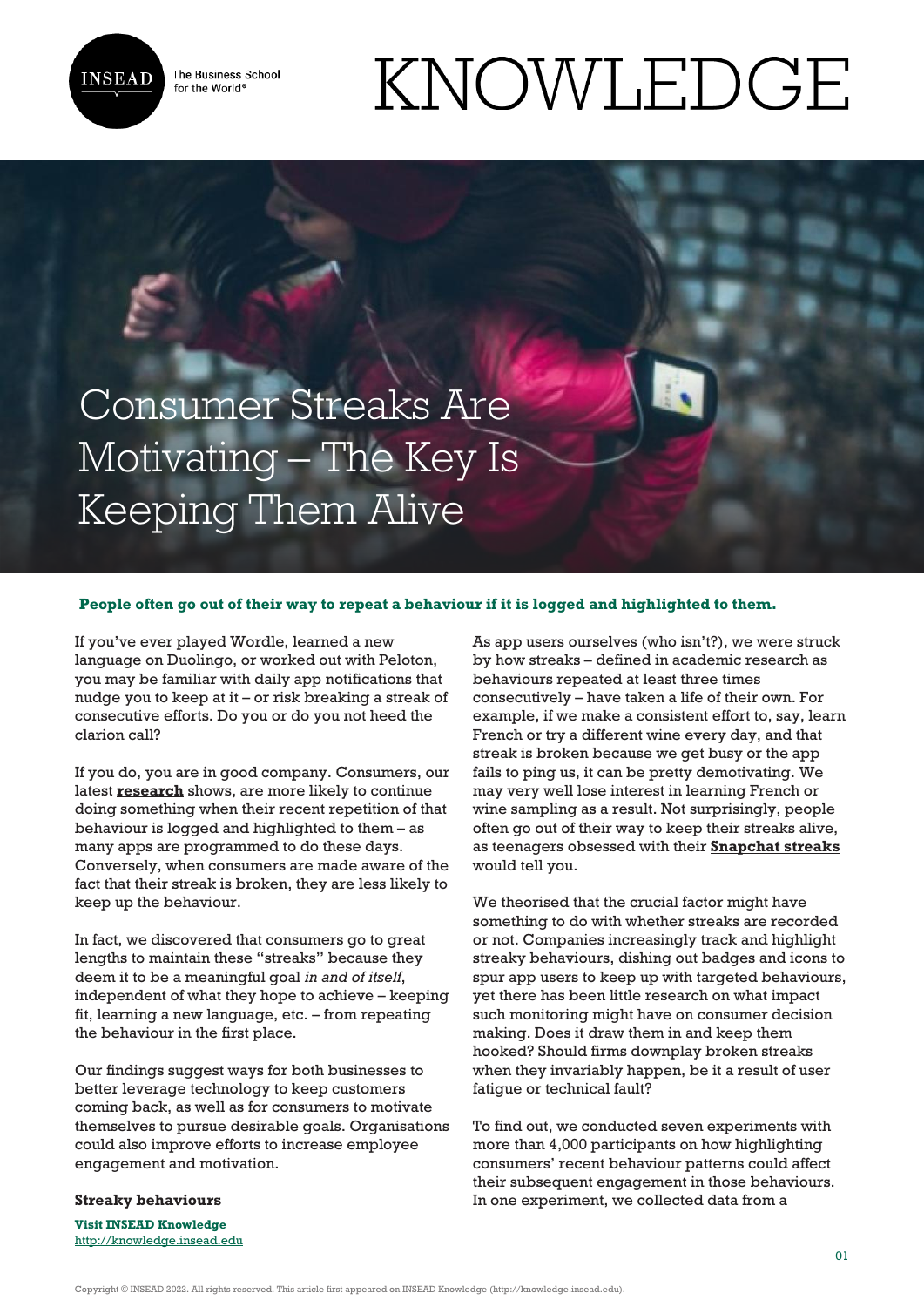university fitness programme, and in the others, we simulated real-life consumer interaction with apps in the popular domains of exercise, language learning and games.



Across our studies, we found that participants were much more likely to engage in a target behaviour when their intact (versus broken) streak was highlighted via an app's behavioural log, even when their previous actual behaviour was exactly the same. For example, in one study, all participants did the same three strength exercises and successfully logged them in an app. They then completed a fourth strength exercise, but some were told that this final exercise was not logged.

What happened next was telling: More participants engaged in another strength exercise, rather than switch to a different type of exercise, when they had an intact streak rather than a broken one (66.23 percent vs. 57.86 percent). Even though all participants were well aware that they had in reality completed four consecutive strength exercises, simply having that series of behaviour framed as an intact vs. broken streak within the app's behavioural log influenced their subsequent behaviour.

Notably, in another study, we found that the effect of intact vs. broken streaks was amplified when participants felt personally responsible for breaking a streak rather than attributing it to an external factor (e.g. app malfunction). And, in a different study, we found that the effect was diminished when participants were given an opportunity to repair their streak.

In fact, simply logging a series of behaviours can *itself* affect consumers' subsequent decisions to engage in that behaviour. We tested this by having participants attempt to learn Portuguese and/or Hawaiian language via an app under development.

**Visit INSEAD Knowledge** <http://knowledge.insead.edu> Participants with an intact streak in answering Portuguese questions were much more likely to continue when their recent streak was highlighted via the app than when it was not. Conversely, participants with a broken streak were less likely to persist when their broken streak was highlighted compared to when it was not.

Streaks apparently have an impact beyond influencing behaviour. We found that participants with an intact logged streak felt a greater sense of accomplishment than participants whose activity was not logged at all or who had a broken logged streak. They were also more likely to continue using the app and recommend it to a friend.

Indeed the desire to maintain streaks is so strong that almost half of participants were willing to engage in an undesirable activity, such as watching an advertisement, to maintain their streaks or repair their broken streaks.

### **Implications for companies**

Our research is the first to demonstrate that the journey, rather than the destination, often becomes a goal in and of itself. People tend to become very attached to the process of achieving a specific result, which streaks essentially chronicle. They see their perseverance in the process as a sign of selfefficacy deserving of pride and accomplishment.

Our findings offer several takeaways for companies in terms of both consumer and employee engagement.

## *Consumer engagement*

Companies might want to avoid highlighting consumers' broken streaks, for example by not sending notifications to alert them when they break a streak – a surprisingly common practice in many apps. It may also be a good idea to define streaks more broadly, such as allowing several exercises or games to count towards a streak, rather than confining streaky behaviour to a single type of activity. Companies might want to be more flexible in delineating streaks – counting weekly rather than daily behaviour, for instance.

These tweaks would help to keep consumers' streaks intact and encourage them to stay and be engaged. But beware of defining streaks too loosely – most people need enough of a challenge to be, and remain, motivated.

How should firms mitigate the fallout when consumers inevitably break their logged streaks? Rather than allowing consumers to blame themselves, as our studies show, companies could communicate to users that they are partially

Copyright © INSEAD 2022. All rights reserved. This article first appeared on INSEAD Knowledge (http://knowledge.insead.edu).